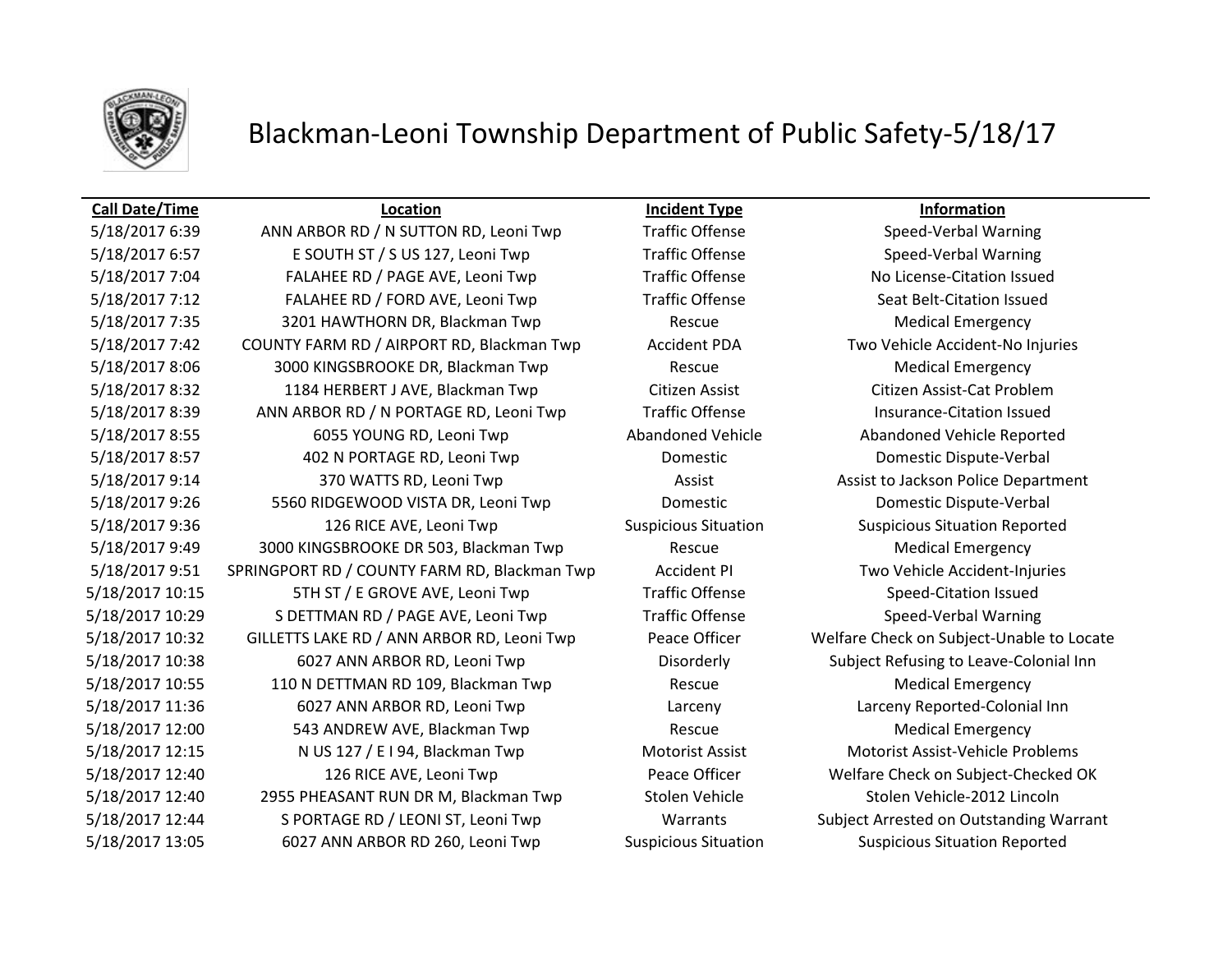

## Blackman-Leoni Township Department of Public Safety-5/18/17

### **Call Date/Time Location Incident Type Information**

5/18/2017 14:14 3420 SUMAC CT, Blackman Twp Rescue Medical Emergency 5/18/2017 14:53 4340 WALZ RD, Leoni Twp Rescue Medical Emergency 5/18/2017 15:03 2704 E MICHIGAN AVE, Blackman Twp Rescue Rescue Medical Emergency 5/18/2017 15:23 PAGE AVE / S SUTTON RD, Leoni Twp Traffic Offense Insurance-Citation Issued 5/18/2017 15:30 PAGE AVE / S SUTTON RD, Leoni Twp Traffic Offense Speed-Verbal Warning 5/18/2017 15:33 ANDREW AVE / N WEST AVE, Blackman Twp Traffic Offense Speed-Verbal Warning 5/18/2017 15:39 FALAHEE RD / PAGE AVE, Leoni Twp Traffic Offense Speed-Verbal Warning 5/18/2017 15:41 5904 RIDGEWOOD VISTA DR, Leoni Twp Domestic Domestic Dispute-Verbal 5/18/2017 16:06 136 W I 94, Blackman Twp **Accident PI** One Vehicle Accident-No Injuries 5/18/2017 16:29 ANN ARBOR RD / SYCAMORE ST, Leoni Twp Traffic Offense Speed-Verbal Warning 5/18/2017 17:37 2775 BLAKE RD, Blackman Twp Hit and Run Hit and Run Hit and Run Accident-No Injuries 5/18/2017 17:40 170 S MAIN ST, Columbia Twp **Assist Assist COLUMBIA Township Police** Assist to Columbia Township Police 5/18/2017 18:04 4001 PAGE AVE, Leoni Twp Larceny Larceny of Gasoline-Admiral Station 5/18/2017 18:10 EM 60 / W MICHIGAN AVE, Blackman Twp Traffic Hazard Hazard Hazard-Couch in Roadway 5/18/2017 18:17 4012 MARIE CT, Blackman Twp Domestic Domestic Dispute-Verbal 5/18/2017 18:32 6027 ANN ARBOR RD 254, Leoni Twp Peace Officer Welfare Check on Subject-Checked OK 5/18/2017 18:33 2114 SPRINGPORT RD, Blackman Twp Rescue Rescue Medical Emergency 5/18/2017 19:18 2900 HERITAGE BLVD, Blackman Twp Rescue Medical Emergency 5/18/2017 19:24 3021 E MICHIGAN AVE, Blackman Twp Peace Officer Welfare Check on Subject-Unable to Locate 5/18/2017 19:25 4108 GARLAND DR, Blackman Twp Suspicious Situation Suspicious Situation Reported 5/18/2017 19:44 S ROBERTS ST / E MICHIGAN AVE, Blackman Twp Peace Officer Welfare Check on Subject-Checked OK 5/18/2017 19:54 1218 FAIRFAX AVE, Leoni Twp Domestic Domestic Dispute-Verbal 5/18/2017 20:01 117 5TH ST, Leoni Twp Accident PDA One Vehicle Accident-No Injuries 5/18/2017 20:02 PAGE AVE / FAIRFAX AVE, Leoni Twp Traffic Offense Careless Driving-Verbal Warning 5/18/2017 20:06 4171 WELLINGTON, Blackman Twp Reckless Driving Reckless Driver Reported-Unable to Locate 5/18/2017 20:07 1536 NAVAJO RD, Leoni Twp Rescue Medical Emergency 5/18/2017 20:10 1601 W PARNALL RD, Blackman Twp **Alarm Alarm False Burglar Alarm** False Burglar Alarm 5/18/2017 20:31 WM 60 / MCCAIN RD, Summit Twp **Assist Assist Assist Conduction** Assist to Michigan State Police